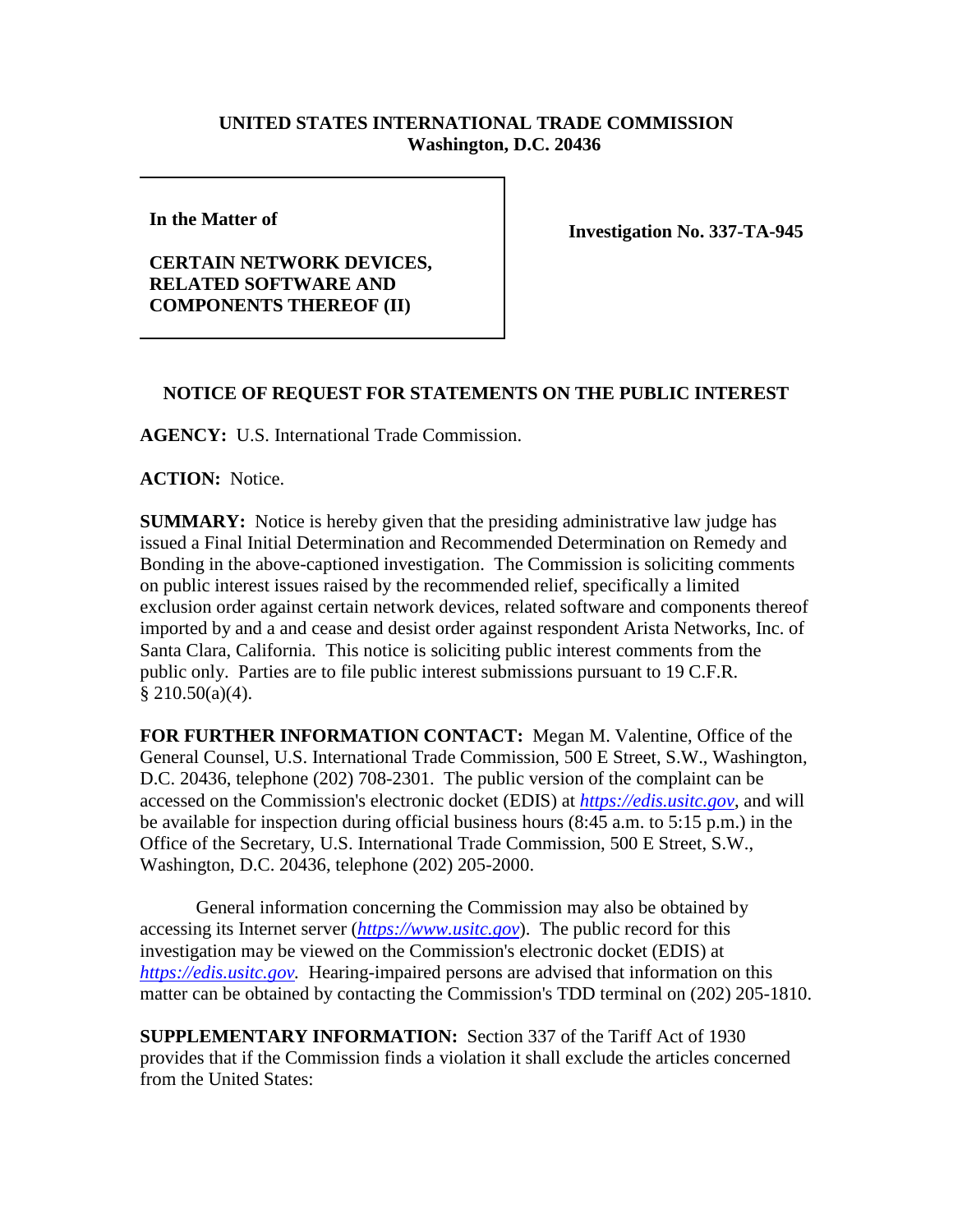unless, after considering the effect of such exclusion upon the public health and welfare, competitive conditions in the United States economy, the production of like or directly competitive articles in the United States, and United States consumers, it finds that such articles should not be excluded from entry.

## 19 U.S.C. § 1337(d)(1).

The Commission is interested in further development of the record on the public interest in these investigations. Accordingly, members of the public are invited to file submissions of no more than five (5) pages, inclusive of attachments, concerning the public interest in light of the administrative law judge's Recommended Determination on Remedy and Bonding issued in this investigation on December 9, 2016. Comments should address whether issuance of a limited exclusion order and cease and desist order in this investigation would affect the public health and welfare in the United States, competitive conditions in the United States economy, the production of like or directly competitive articles in the United States, or United States consumers.

In particular, the Commission is interested in comments that:

- (i) explain how the articles potentially subject to the recommended order are used in the United States;
- (ii) identify any public health, safety, or welfare concerns in the United States relating to the recommended order;
- (iii) identify like or directly competitive articles that complainant, its licensees, or third parties make in the United States which could replace the subject articles if they were to be excluded;
- (iv) indicate whether complainant, complainant's licensees, and/or third party suppliers have the capacity to replace the volume of articles potentially subject to the recommended exclusion order within a commercially reasonable time; and
- (v) explain how the limited exclusion order would impact consumers in the United States.

Written submissions must be filed no later than by close of business on January 17, 2017.

Persons filing written submissions must file the original document electronically on or before the deadlines stated above and submit 8 true paper copies to the Office of the Secretary by noon the next day pursuant to section 210.4(f) of the Commission's Rules of Practice and Procedure (19 C.F.R. 210.4(f)). Submissions should refer to the